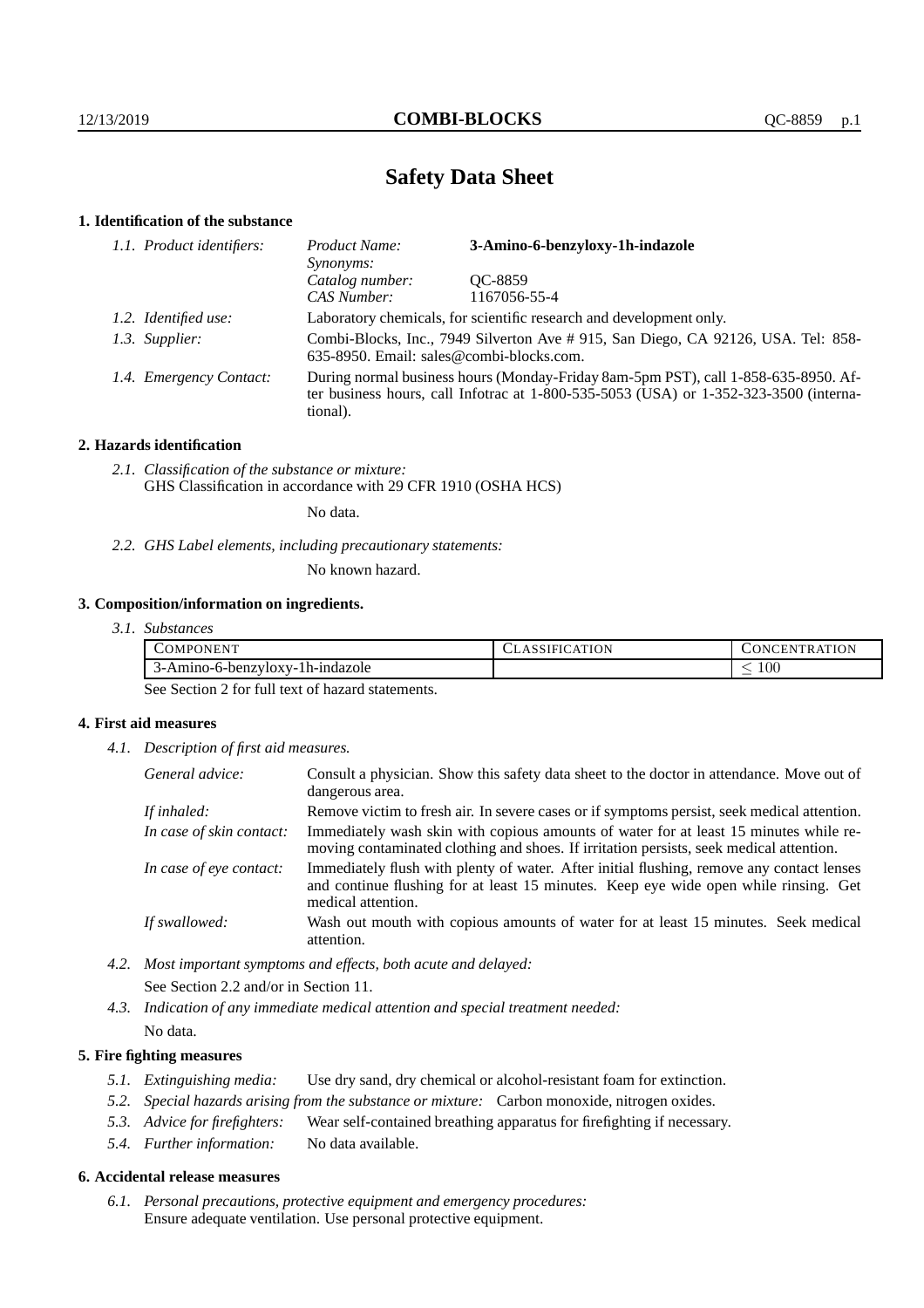| 6.2. Environmental precautions: |                                                                                                                                                                                                                                                                    |                                                                                                                                                                                                                                                                                                                        |  |  |  |
|---------------------------------|--------------------------------------------------------------------------------------------------------------------------------------------------------------------------------------------------------------------------------------------------------------------|------------------------------------------------------------------------------------------------------------------------------------------------------------------------------------------------------------------------------------------------------------------------------------------------------------------------|--|--|--|
|                                 | Should not be released into the environment. See Section 12 for additional ecological information.                                                                                                                                                                 |                                                                                                                                                                                                                                                                                                                        |  |  |  |
|                                 | 6.3. Methods and materials for containment and cleaning up:                                                                                                                                                                                                        |                                                                                                                                                                                                                                                                                                                        |  |  |  |
|                                 | Sweep up or vacuum up spillage and collect in suitable container for disposal.                                                                                                                                                                                     |                                                                                                                                                                                                                                                                                                                        |  |  |  |
|                                 | 6.4. Reference to other sections:                                                                                                                                                                                                                                  |                                                                                                                                                                                                                                                                                                                        |  |  |  |
|                                 | Refer to protective measures listed in Sections 8 and 13.                                                                                                                                                                                                          |                                                                                                                                                                                                                                                                                                                        |  |  |  |
|                                 | 7. Handling and storage                                                                                                                                                                                                                                            |                                                                                                                                                                                                                                                                                                                        |  |  |  |
|                                 | 7.1. Precautions for safe handling: Avoid contact with skin and eyes. Avoid inhalation of vapour or mist. Keep away<br>from sources of ignition - No smoking. Take measures to prevent the build up of electro-<br>static charge. For precautions see section 2.2. |                                                                                                                                                                                                                                                                                                                        |  |  |  |
|                                 |                                                                                                                                                                                                                                                                    | 7.2. Conditions for safe storage, including any incompatibilities: Keep container tightly closed in a dry and well-ventilated<br>place. Containers which are opened must be carefully resealed and kept upright to prevent<br>leakage.                                                                                 |  |  |  |
|                                 | 7.3. Specific end use(s):                                                                                                                                                                                                                                          | Laboratory chemicals, for scientific research and development only.                                                                                                                                                                                                                                                    |  |  |  |
|                                 | 8. Exposure Controls / Personal protection                                                                                                                                                                                                                         |                                                                                                                                                                                                                                                                                                                        |  |  |  |
|                                 | 8.1. Control parameters:                                                                                                                                                                                                                                           |                                                                                                                                                                                                                                                                                                                        |  |  |  |
|                                 | Components with workplace control parameters: Contains no substances with occupational exposure limit values.                                                                                                                                                      |                                                                                                                                                                                                                                                                                                                        |  |  |  |
|                                 | 8.2. Exposure controls:                                                                                                                                                                                                                                            |                                                                                                                                                                                                                                                                                                                        |  |  |  |
|                                 |                                                                                                                                                                                                                                                                    | Appropriate engineering controls: Ensure that eyewash stations and safety showers are close to the workstation<br>location. Ensure adequate ventilation, especially in confined areas.                                                                                                                                 |  |  |  |
|                                 | Personal protective equipment:                                                                                                                                                                                                                                     |                                                                                                                                                                                                                                                                                                                        |  |  |  |
|                                 | Eye/face protection:                                                                                                                                                                                                                                               | Wear appropriate protective eyeglasses or chemical safety goggles as described by OSHA's<br>eye and face protection regulations in 29 CFR 1910.133 or European Standard EN166.                                                                                                                                         |  |  |  |
|                                 | Skin protection:                                                                                                                                                                                                                                                   | Handle with gloves. Gloves must be inspected prior to use. Use proper glove removal<br>technique (without touching glove's outer surface) to avoid skin contact with this product.<br>Dispose of contaminated gloves after use in accordance with applicable laws and good<br>laboratory practices. Wash and dry hands |  |  |  |
|                                 | <b>Body Protection:</b>                                                                                                                                                                                                                                            | Complete suit protecting against chemicals, Flame retardant antistatic protective clothing.,<br>The type of protective equipment must be selected according to the concentration and<br>amount of the dangerous substance at the specific workplace.                                                                   |  |  |  |
|                                 | Respiratory protection:                                                                                                                                                                                                                                            |                                                                                                                                                                                                                                                                                                                        |  |  |  |

Respiratory protection:

Control of environmental exposure: Prevent further leakage or spillage if safe to do so. Do not let product enter drains.

# **9. Physical and chemical properties**

*9.1. Information on basic physical and chemical properties*

| (a)                        | Appearance:                                   | No data  |
|----------------------------|-----------------------------------------------|----------|
| (b)                        | Odour:                                        | No data  |
| (c)                        | Odour Threshold:                              | No data  |
| (d)                        | pH:                                           | No data  |
| (e)                        | Melting point/freezing point:                 | No date. |
| (f)                        | Initial boiling point and boiling range:      | No data  |
| (g)                        | Flash point:                                  | No data  |
| (h)                        | Evaporatoin rate:                             | No data  |
| (i)                        | Flammability (solid, gas):                    | No data  |
| (j)                        | Upper/lower flammability or explosive limits: | No data  |
| $\left( k\right)$          | Vapour pressure:                              | No data  |
| $\left( \mathrm{l}\right)$ | Vapour density:                               | No data  |
| (m)                        | Relative density:                             | No data  |
| (n)                        | Water solubility:                             | No data  |
| $\circ$                    | Partition coefficient: n-octanol/water:       | No data  |
| (p)                        | Auto-ignition:                                | No data  |
| (q)                        | Decomposition temperature:                    | No data  |
| (r)                        | Viscosity:                                    | No data  |
| (s)                        | Explosive properties:                         | No data  |
| (t)                        | Oxidizing properties:                         | No data  |